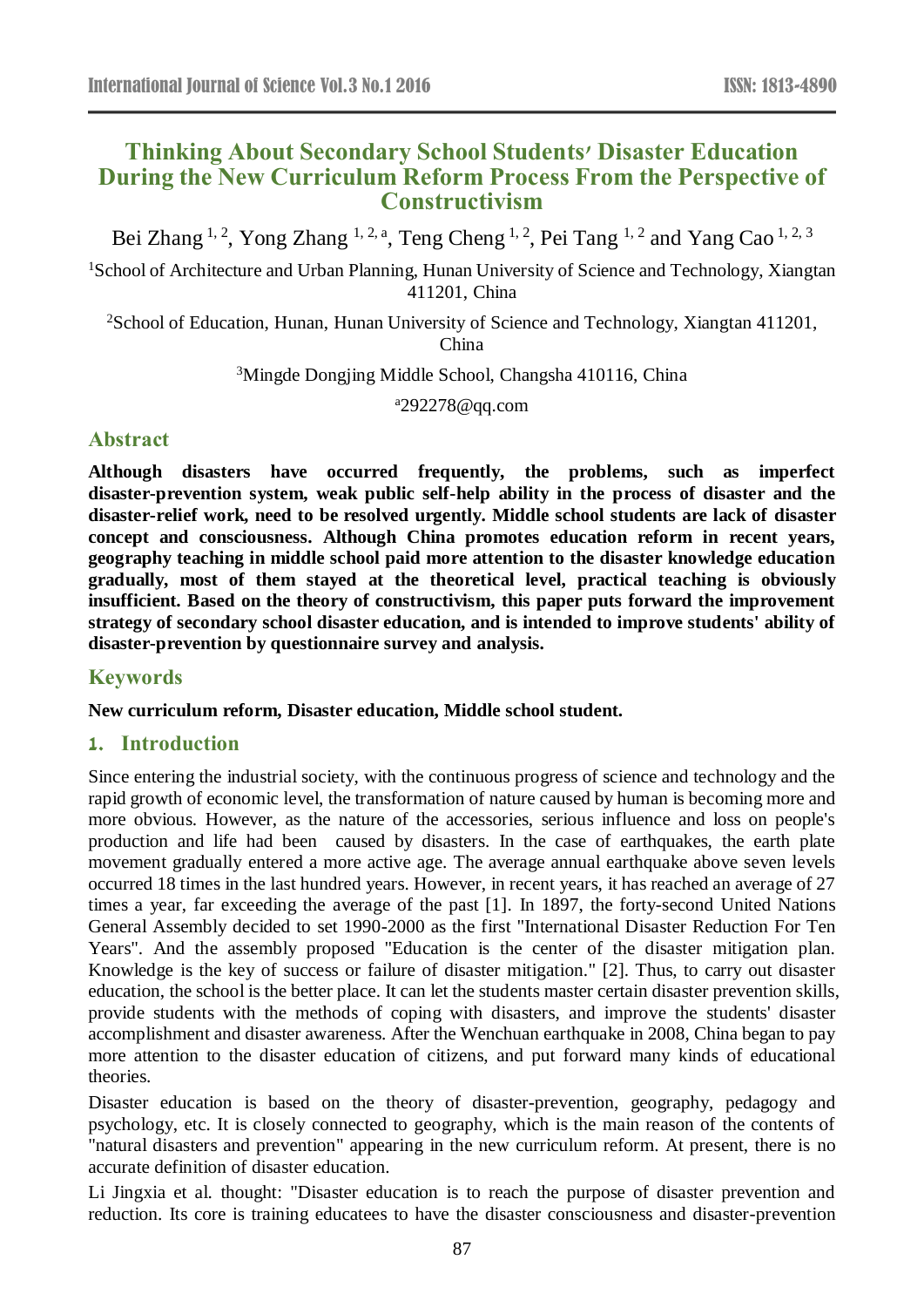literacy. The aim is to make the educatees master some knowledge of disaster-prevention, disaster reduction, disaster relief and disaster preparedness, ability and attitude. Thus, set up the correct view of disaster, and correctly treat the disaster itself and disaster rules of occurrence and development."[2] Another concept that is closely related to disaster education is the disaster awareness. Most scholars believe that the disaster consciousness is a kind of psychological awareness in the face of disasters.

Li Shitai summed up the disaster consciousness as the people's understanding of the disaster, including the destruction of social conditions before and after the disaster, the deterioration of material living conditions, a large number of casualties and properties destroyed, the disturbed social order and the post-disaster reconstruction. These changes are reflected in people's psychological and ideological, then, the disaster consciousness is formed under the special social and historical conditions of disaster. Disaster awareness includes two aspects: one is the low level of disaster psychology; the two is the high level of the disaster ideology. All of these run through the whole system of disaster education of Behavior, attitude and values [3]. It is an implicit result of disaster education.

Piaget Jean believes that knowledge is not an objective thing (Empiricism), nor is subjective thing (Vitalism). Knowledge is the gradual construction result during the process of the individual interaction with the environment. Students acquire knowledge only through active construction to complete [4]. The new curriculum reform tries to change the teaching idea of the past, promote students' comprehensive development and healthy growth to create favorable conditions, turn teaching into the co-construction process of communication between teachers and students, cooperation, dialogue and communication. The role of the teacher is to create situations and lead students to learn [5]. The idea put forward higher requirements for students' practical ability. The highest level of disaster education is to minimize the damage in practice, which requires a standardized exercise.

The disaster has the characteristics of sudden and uneven distribution in time and space, and disaster prediction technology is limited. Therefore, when a disaster comes, people rely more on disaster hedge skills to survive. For middle school students, on the one hand, they are lack of survival experience, on the other hand, they are about to adults, and accepting a certain disaster education is conducive to their future life, work and family safety education. Therefore, it is of great benefit to understand the level of secondary school students' disaster education.

## **2. Data sources and methods**

This paper adopts the method of the questionnaire to study the status of middle school students' ability of fighting and hedging disaster. The content of the questionnaire mainly includes two parts. One is to study the students' mastery of the basic disaster theory, and the two is to understand students' disaster awareness and practical ability in disaster. The main research object is the students coming from the area with poor natural conditions and disaster-prone. 246 freshmen in four liberal arts classes were issued questionnaires, and 235 valid questionnaires were collected. The recovery rate was 95.5%.

#### **3. Results and analysis**

#### **3.1 High-school students' mastery of the theory of disaster**

Survey shows that students have a lack of knowledge about disaster elementary theory (Table 1). From the correct rate of different questions, the correct rate of second questions is lower than the error rate. Although the correct number of fourth and fifth questions is relatively slightly more, the difference between each option is not obvious. However, for the sixth questions, due to the daily education, all the answers are right (Table 1). At the same time, from Fig. 1 and table 1, most students' disaster knowledge comes from internet media, newspaper and TV, not geography classroom teaching. The lectures and publicity of the disaster knowledge in the school are far less. Obviously, the school is not a sufficient emphasis on the degree of disaster education. Because the school leaders, including teachers are one-sided pursuit of further studies, the content of disaster has been taken.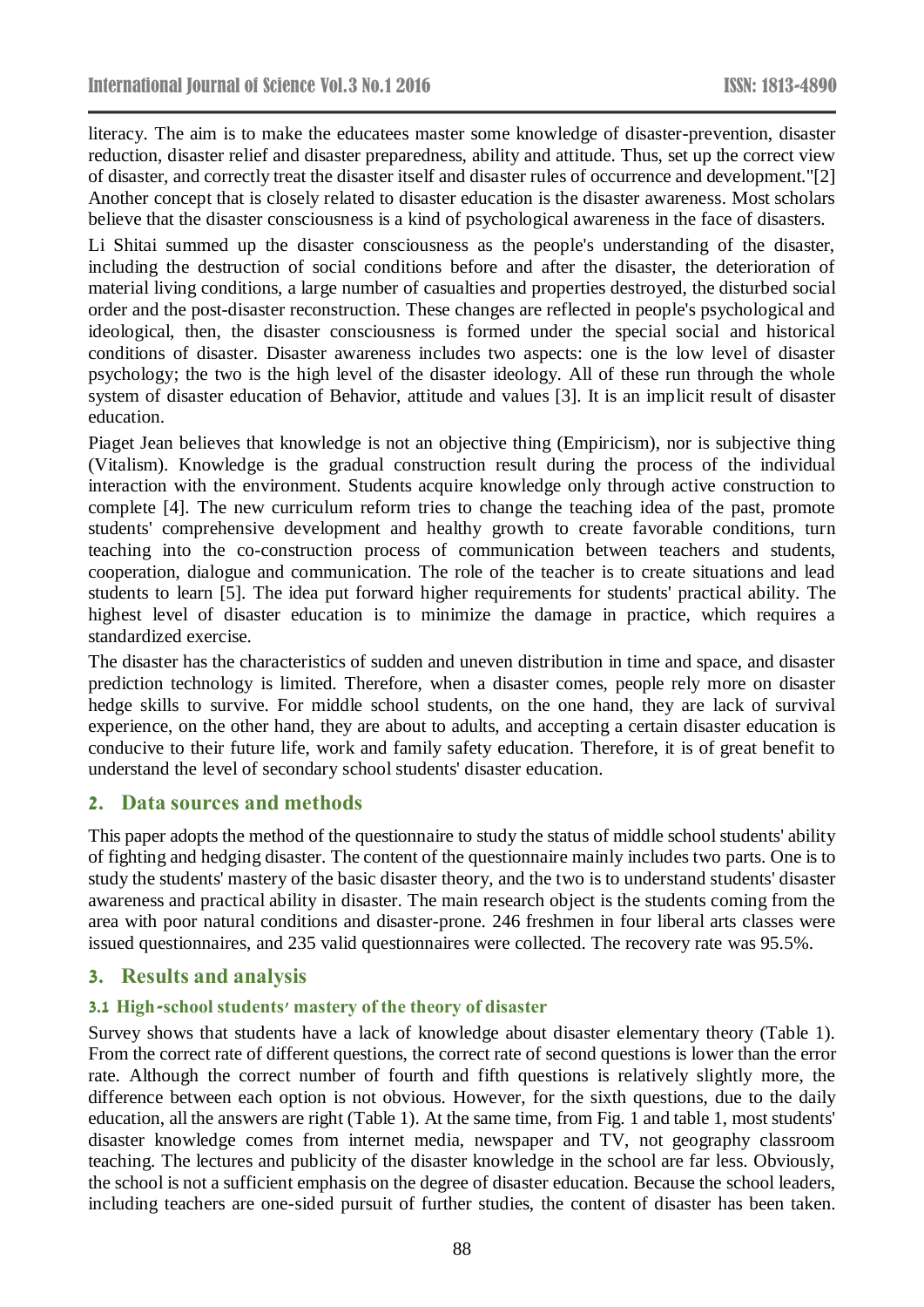There is no understanding of the importance of disaster basic theory knowledge to the students' response to the disaster, which may be related to the examination oriented education in China. Table 1 Questionnaire on students' knowledge of the basic theory of disaster

| Subject                                                                                | A(%)                 | B(%)                  | $C($ %)              | D(%)                 | Accuracy<br>$(\%)$ |
|----------------------------------------------------------------------------------------|----------------------|-----------------------|----------------------|----------------------|--------------------|
| 1. Which of the following is a<br>geological hazard?                                   | Earthquake           | Typhoon               | Flood                | Flague of<br>locusts | 97.02              |
|                                                                                        | 97.02                | 0.85                  | 2.12                 | $\overline{0}$       |                    |
| 2. Which of the following rivers in<br>China has the largest number of<br>floods?      | Minjiang<br>River    | Heilongjiang<br>River | <b>Yellow River</b>  | Yangtze<br>River     | 41.28              |
|                                                                                        | $\theta$             | $\Omega$              | 58.72                | 41.28                |                    |
| 4. A huge earthquake refers to $\_\_$ .                                                | $5 - 6$<br>magnitude | $6 - 7$<br>magnitude  | Above 7<br>magnitude | Above 8<br>magnitude | 26.39              |
|                                                                                        | 17.45                | 22.97                 | 33.19                | 26.39                |                    |
| 5. How long can a drowning cause<br>death due to the breath and the<br>heart stopping? | 15 minutes           | 10 minutes            | 4-7 minutes          | 2-3 minutes          | 41.70              |
|                                                                                        | 22.98                | 26.38                 | 41.70                | 8.94                 |                    |
| 6. People at the moment of shock<br>proof, the first choice is to protect              | Chest                | head                  | hands                | feet                 | 100                |
|                                                                                        | $\theta$             | 100                   | $\overline{0}$       | $\theta$             |                    |

One question of the questionnaire was designed to "what is the most probable natural disaster in the past few years in Tianshui" to investigate the understanding of the local natural disasters and the ability to interpret the local natural disasters through geographical learning (Fig. 2). However, the survey found that some students were wrongly selected for the storm surge and typhoon that will not happen in the northwest inland region. Some students were also wrongly selected for the plague of locust and rats, although the incidence of the two plagues is relatively low. For this question, a lot of students chose the landslide, debris flow and drought. In fact, because Tianshui area is located at the seismic belt of the junction of the plate, the number of earthquakes is also more frequently. Unfortunately, only 58.3% of the students think so. Thus, through the study of geographical knowledge, students have a certain mastery of regional geography knowledge, but there is a lack of learning of the local geography. China's basic education performs a three-level management system, i.e. the course management of three national, local and school levels is carried out. As far as the middle school geography course is concerned, the new curriculum reform advocates the development of local schools. And the geographical learning often links with life closely, especially in a disaster. So in the geography class, it can be combined with the local conditions to teach, so that students can accept more effectively.

#### **3.2 High-school students' awareness of disaster and disaster response capacity**

The analysis of the students' ability of disaster awareness and response to disasters is mainly reflected by investigating students' awareness of the fire, flood and earthquake. The investigation revealed that the middle school students' knowledge of fire is relatively larger. However, students who can use fire appliances only accounted for 9.79% of the students; students who have received instructions but do not know how to use accounted for 56.17%. There are some students will not use or even do not know where the fire appliances (Table 2). For the possible cause of high-rise building fire, there are still some students think that cigarette butts, a short circuit and forgetting to turn off the gas will not cause a fire. This indicates that the students' awareness of disaster prevention is poor, and they are not concerned about the dangerous habits in life. According to the survey of fire response capacity,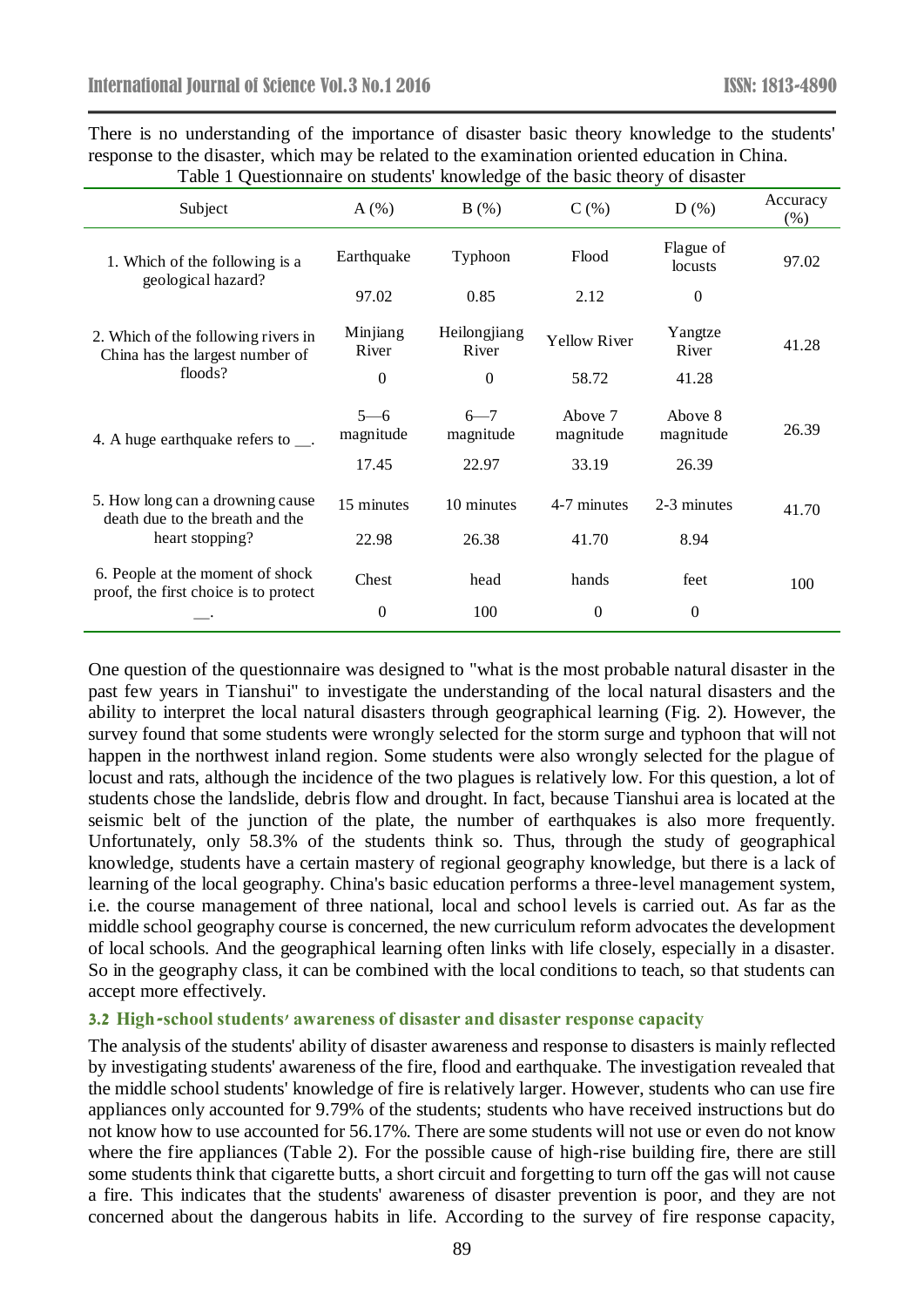11.06% and 5.96% of the students chose the option of running to the top-floor balcony and running to the downstairs quickly; 82.98% of the students can make the proper choice. In the choice of life and death, students' fire emergency ability is still low. Overall, although the school has started to pay attention to safety education for students, and has organized the safety publicity activities, education is insufficient and lack of field demonstration. Piaget, founder of the theory of constructivism, believes that children gradually construct knowledge about the outside world during the process of interacting with their environment, and then make the development of their own cognitive structure [4]. Therefore, it should consider the characteristics of students' cognition, and pay attention to students' disaster-prevention practice.



Fig. 1 The number of people acquiring disaster knowledge through different means



Fig. 2 Natural disasters that may occur in Tian Shui, Gansu Province

When asked whether students had the awareness of disaster-prevention and mitigation in advance and can make a self-rescue in disaster, they made different choices (Fig. 3). To some extent, it reflects the ability of the students' emergency and disaster-prevention in disaster. However, the result is not ideal. Imagine if it's true, it is likely to cause death. To middle school students, whether the social experience or the knowledge reserve, they are obviously insufficient. Generally, the number of teachers is obviously less than that of students in the school. Therefore, at the time of the disaster, the teacher's ability to disaster relief is very limited, which requires students to help themselves in the guidance of teachers to escape. This requires the school attaches importance to the disaster drills for students, and teachers should not only carry out the theoretical education of disaster, but also improve the practical ability of students. At the same time, students should drill combined with the local frequent occurrence of natural disasters in case of need. The investigation of the treatment of the rescue of drowning persons shows that the measures of 60.43% students are wrong. In fact, heart and lung recovery is the first principle during the process of cure. Moreover, the drowning person should not be put flat on the ground (Fig. 4). On the contrary, the correct way is to let him lie prostrate, and pat on the back. A timely, right remedy can save a person's life and this is in line with the new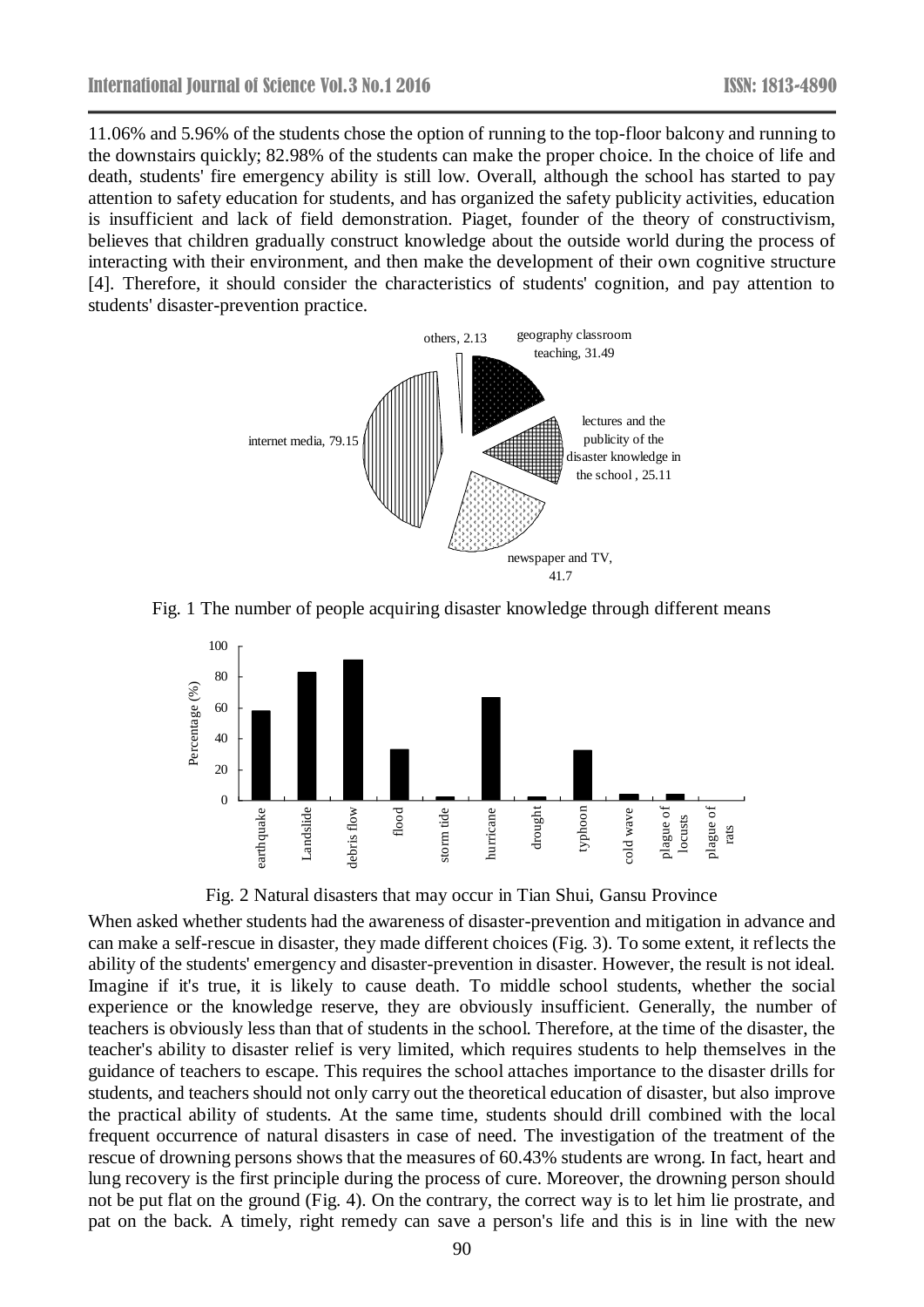curriculum reform advocated by studying "to geography developing usefully of life" and "to geography developing usefully all the life" [5].

Table 2 Fire emergency ability of middle school students

| <b>Ouestion</b>                                                                                                                              | $A(\%)$ | $B(\%)$        | $C(\%)$ | $D(\%)$ |
|----------------------------------------------------------------------------------------------------------------------------------------------|---------|----------------|---------|---------|
| Do you know how to use fire appliances in the corridor?                                                                                      | 5.11    | 28.93          | 56.17   | 9.79    |
| A. I don't know where there is fire equipment.                                                                                               |         |                |         |         |
| B. I don't know how to use.                                                                                                                  |         |                |         |         |
| C. I know, and I have received instruction, but there is no practical<br>operation.                                                          |         |                |         |         |
| D. I know, and I've been practicing.                                                                                                         |         |                |         |         |
| There are plenty of factors of fire in the high-rise buildings. The main<br>reasons do not include __.                                       | 7.66    | 30.64          | 13.62   | 48.08   |
| A. Cigarette butt ignites materials.                                                                                                         |         |                |         |         |
| B. A short circuit.                                                                                                                          |         |                |         |         |
| C. Forget to turn off the gas.                                                                                                               |         |                |         |         |
| D. Setting off firecrackers                                                                                                                  |         |                |         |         |
| When the fire is relatively large, what will you do if you are in a room on<br>the fifteenth floor?                                          | 82.98   | $\overline{0}$ | 11.06   | 5.96    |
| A. Wet self as much as possible, and wait for rescue by the window.                                                                          |         |                |         |         |
| B. Jump off a building quickly, because if you don't jump off a building,<br>you'll die. However, jumping off a building will not go to die. |         |                |         |         |
| C. When the fire is found, quickly run to the balcony roof.                                                                                  |         |                |         |         |
| D. Quickly ran downstairs desperately.                                                                                                       |         |                |         |         |



Ⅹ. When an earthquake occurs, which of the following is the most useless? Ⅺ. Which of the following is dangerous when a flood occurs? XII. You are in class when the earthquake happened, how should you do

Fig. 3 Situation of middle school students in response to disaster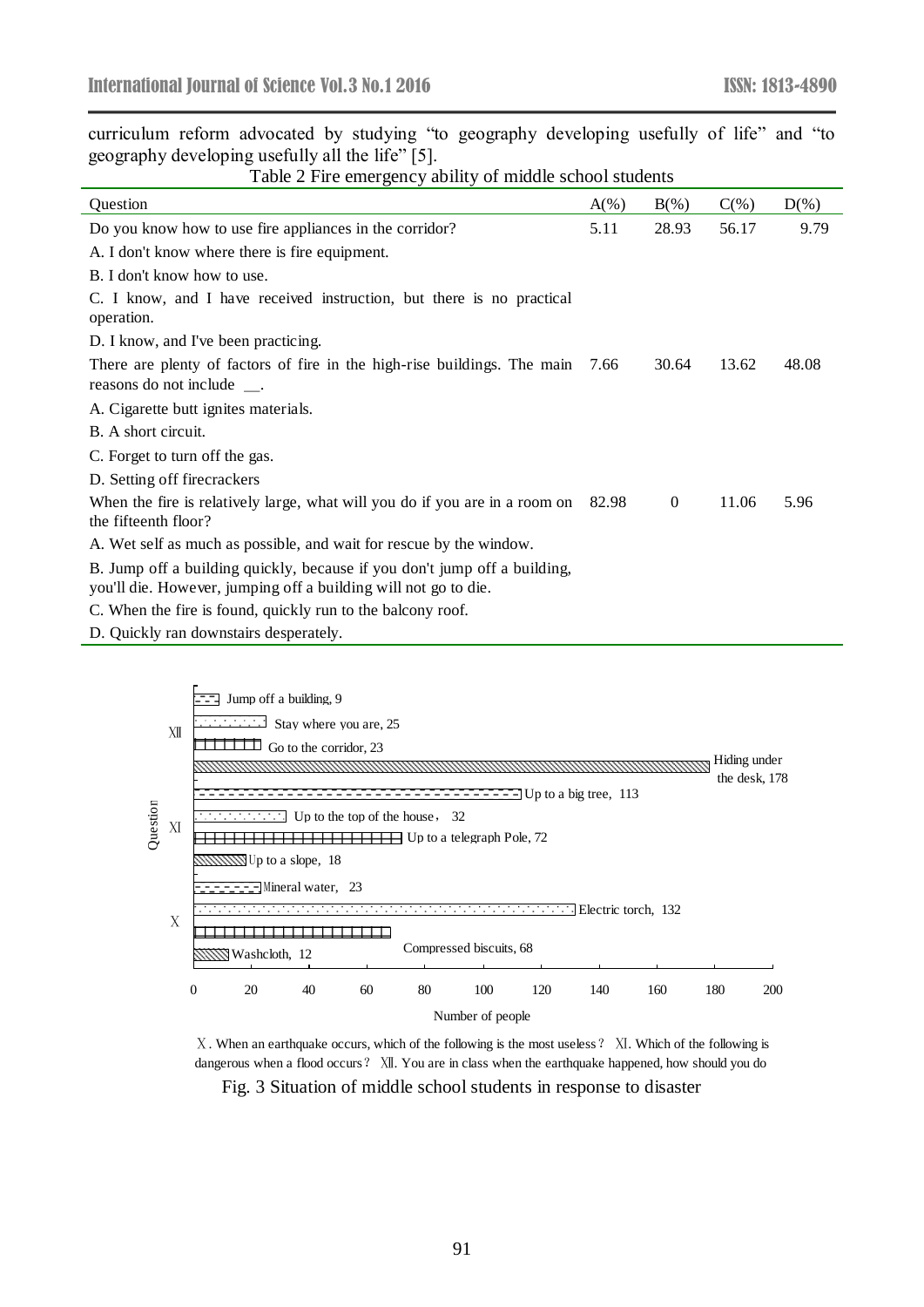

A. Place the drowning man on the ground and press the abdomen to drain the water from the body. B. Do not need to remove water from the body of the drowning man, and take heart and lung recovery measures immediately. C. If you encounter <sup>a</sup> drowning man to stop breathing or unconsciousness, quickly open the airway, and blow 2 times by the mean of mouth to mouth. D. Pull out the drowning man's tongue out of his mouth to keep his airway unobstructed.

Fig. 4 Middle school students' cure ability

### **4. Improvement strategy of geography disaster education in middle school**

Disaster education is a long-term and arduous task. Although the new curriculum materials for elective textbooks (Natural disasters and Prevention) have added the contents of disaster education, there are still a lot of improvements in the practical teaching.

(1) Pay attention to disaster education, Integrate with the teaching resources of geographical disaster closely

The survey results show that China's disaster education for middle school students is not optimistic, which is related to the education system of China. The education department should pay enough attention to the necessity of disaster education and build disaster education system. In the course of teaching, it should explore more potential disaster geography teaching resources. For example, in order to cultivate students' awareness of disaster-prevention and reduction and establish the correct concept of disaster, teachers can combine with the practical case of national conditions and nostalgia to teach. At the same time, explore the students' understanding of disaster by using current affairs, news and disaster hot spots.

#### (2) Redesign the teaching course, change the teaching method

A<br>
B<br>
Place the drowning man on the grouter<br>
ther from the body. B. Do not need<br>
wwning man, and take heart and 1<br>
If you encounter a drowning man<br>
EV of people of a drowning man's tongue<br>
Fig. 4 Middle school s<br> **Categy o** Schools can broaden the course of disaster education and should not only be limited to paper materials. Schools can also open online security education platform for students to learn independently. The content of the design can be integrated into the disaster animation and games related disaster to increase the student's interest in learning. Of course, teachers should change the traditional teaching methods in the classroom. Teachers can use multimedia technology to create situations to guide students to learn. Of course, teachers can guide students to make small disaster simulation teaching aids, arrange short paper of disaster, carry out the simulation of disaster drills and publicity activities to cultivate the students' awareness of disaster and disaster-prevention ability gradually.

(3) Improving the evaluation methods of disaster education

As it is known to all, the teaching mode of China has a significant relationship with the way of examination and evaluation. Parents, schools and society are all to evaluate students based on the students' scores. In senior high school, they pay more attention to the students' enrolment rate and ignore the so-called non key knowledge of disaster. Therefore, it is necessary to intensify the proportion of disaster education knowledge in geography examination. Moreover, the school should order all the liberal arts students and the science students to attend the examination. At the same time, the examination contents may also be diversified to test students' mastery of the disaster education knowledge.